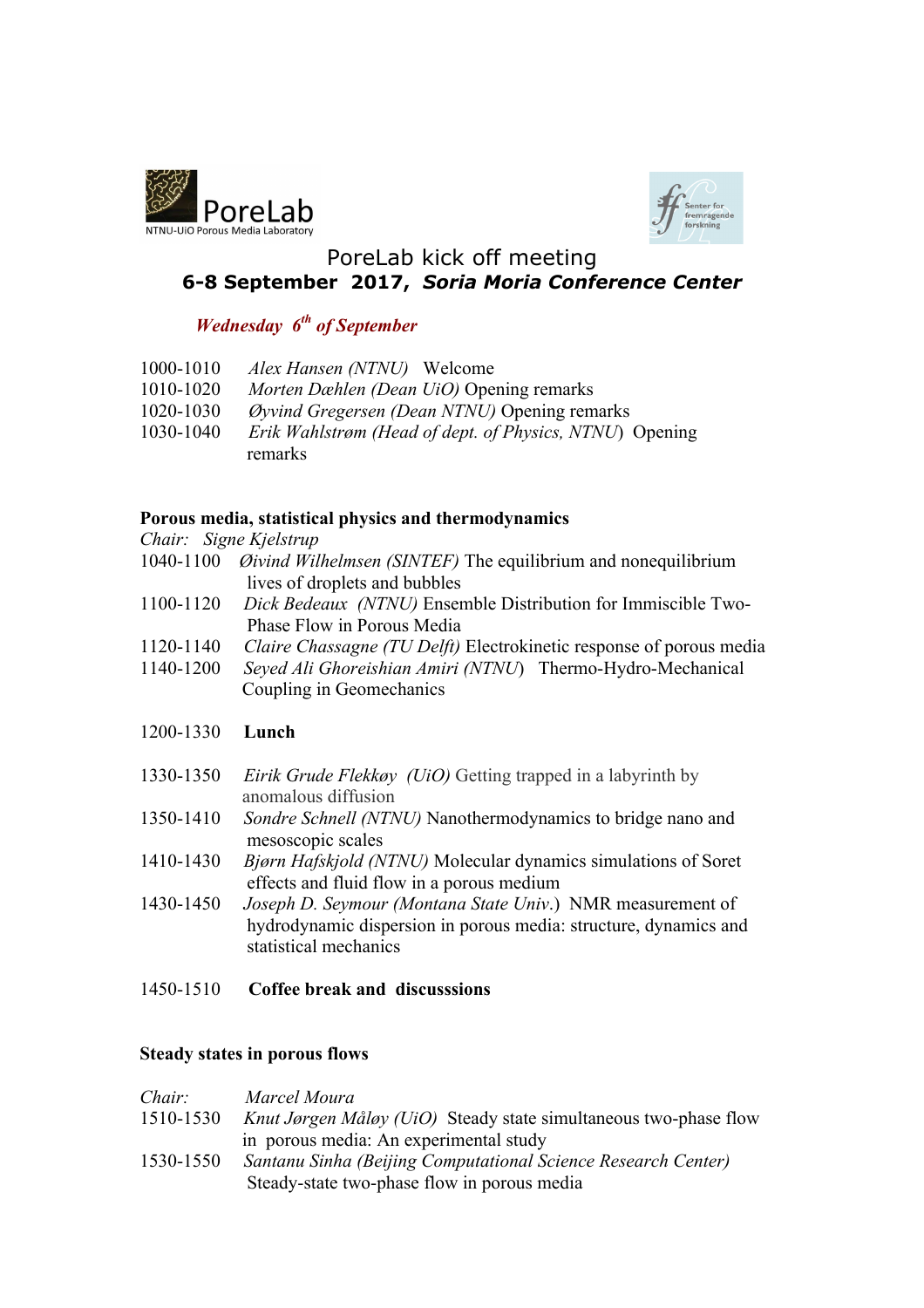- 1550-1610 *Marios Valavanides (TEI Athens)* Steady-state two-phase flow in porous media: independent variables, critical flow conditions, universal energy efficiency map and effective, flow and system characterization.
- 1610-1630 *Laurent Talon (FAST)* On the determination of a generalized Darcy equation for yield stress fluid in porous media
- 1630-1800 **Poster Session**
- 1900 **Conference dinner**

## *Thursday 7th of September*

#### **Porous structures and flow in rocks and soil**

*Chair: Eirik Grude Flekkøy*

- 0900-0920 *Bjørn Jamtveit (UiO)* Controls on pore space evolution in the Earth's crust
- 0920-0940 *Renaud Toussaint(Univ. Strasbourg)* Flow-in' rocks
- 0940-1000 *Steinar Nordal (NTNU)* Critical State Soil Mechanics
- 1000-1020 *Gustav Grimstad (NTNU)* Constitutive modelling of frozen soils

#### 1020-1040 **Coffee break and discusssions**

#### **Imaging and flow characterization**

*Chair: Renaud Toussaint*

- 1040-1100 *Geir Helgesen (IFE)* Neutron imaging and tomography at the IFE Kjeller research reactor
- 1100-1120 *Pål-Eric Øren* (*Petricore DRS)* Multiscale digital rock analysis
- 1120-1140 *Ståle Fjeldstad (Thermo Fischer Scientific*) Thermo Fisher Scientific Digital Rock Products and R&D
- 1140-1200 *Dag Dysthe (UiO)* Real rock microfluidics
- 1200-1220 *Dag Werner Breiby (NTNU)* Quantitative 3D imaging of porous materials

#### 1230-1330 **Lunch**

#### **Patterns in porous media**

*Chair*: *Guillaume Dumazer* 

- 1330-1350 Bjørnar Sandnes (Swansea Univ.) Patterns of the gas-liquid-grain interface
- 1350-1410 *Joachim Mathiesen (NBI, Copenhagen)* Permeability fluctuations in two-phase porous flow
- 1410-1430 *Santucci Stéphane (ENS Lyon)* Foam flow in model fracture
- 1430-1450 *Dani Or (ETH Zurich)* Pore scale view of fluid displacement fronts in porous media
- 1450-1510 **Coffee break and discussions**